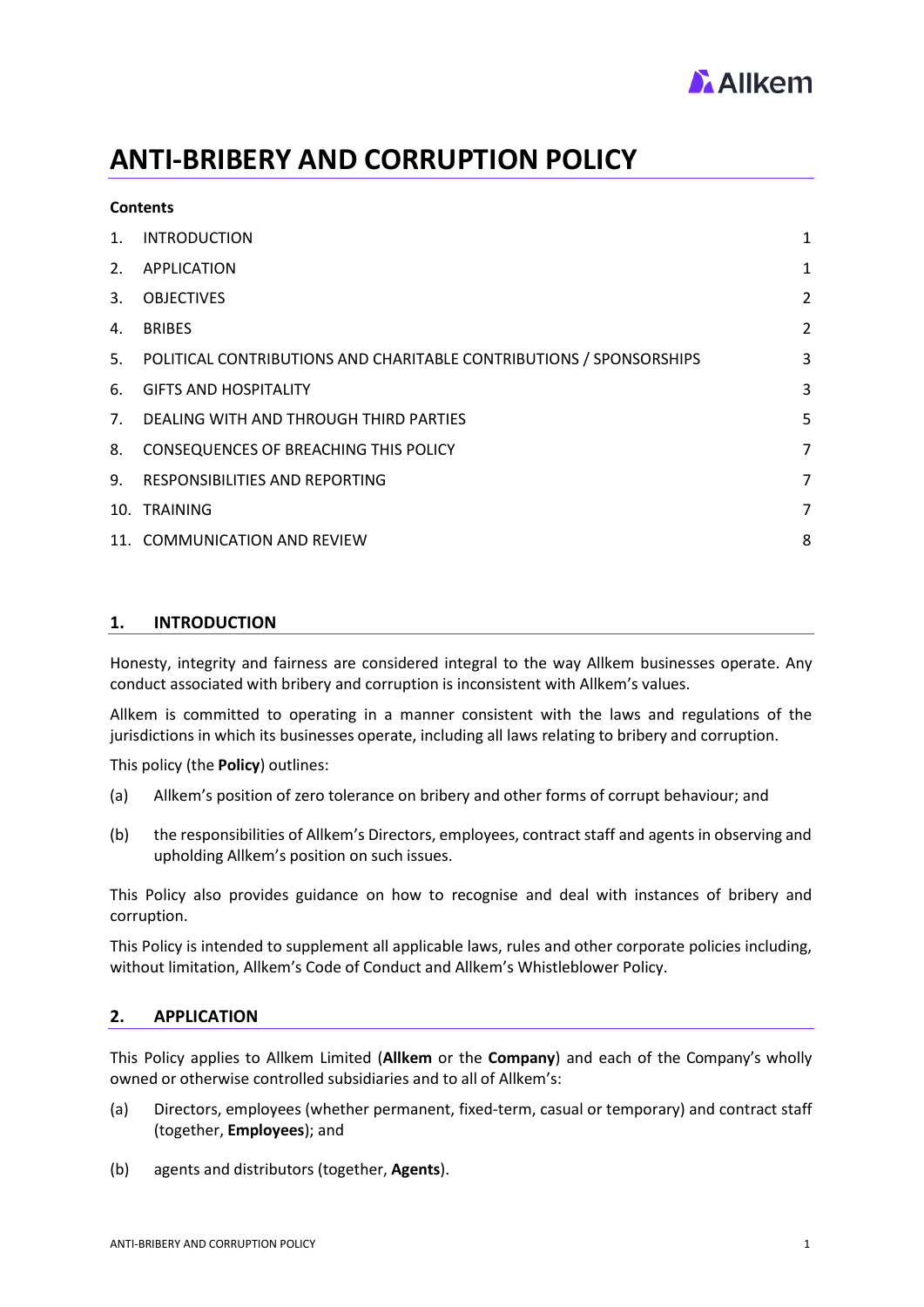

This Policy also reflects the standards to which Allkem expects its consultants, vendors, service providers and suppliers (together, **Business Associates**) to adhere.

# <span id="page-1-0"></span>**3. OBJECTIVES**

Allkem promotes and supports the adoption of the principles on the prevention of corruption published by the World Economic Forum's Partnering Against Corruption Initiative (**PACI**). In doing so, Allkem prohibits all forms of bribery and corruption.

The objectives of this Policy are to:

- (a) outline Allkem's zero tolerance of bribery and other forms of corruption; and
- (b) ensure that all Employees and Agents:
	- (i) observe and uphold Allkem's position on bribery and corruption; and
	- (ii) monitor the conduct of Business Associates for consistency with this Policy.

# <span id="page-1-1"></span>**4. BRIBES**

#### $4.1$ **Zero tolerance**

Allkem takes a zero-tolerance approach to bribery and corruption.

The fact that bribery and corruption may be tolerated or encouraged in any jurisdiction in which Allkem does business does not affect Allkem's commitment to best business practice.

### **What is bribery?**

Acts of bribery are designed to improperly influence an individual in the performance of their duty or function, whether in the public or private sector.

Bribery is the offering, promising, giving, requesting, accepting or authorising of a *benefit* (in each case, directly or indirectly) with the intention of influencing a person (who is otherwise expected to act in good faith or according to a regulated procedure or in an impartial manner) to do or omit to do anything in the performance of their role or function in order to obtain or provide an *improper business advantage*.

For the purposes of this Policy, the offering, promising, giving, requesting, accepting or authorising of a *facilitation payment* will also be considered bribery, regardless of whether such payments are legal in the jurisdiction in which Allkem is operating. In amplification of the above:

- (a) A *benefit* can be anything of value and is not limited to money or property (e.g. shares, an offer of employment, payment of travel expenses, a lavish gift or excessive corporate hospitality).
- (b) An *improper business advantage* is an advantage gained that assists in the conduct of the business and which is not legitimately due (e.g. a tax concession, the granting of a license or permit in circumstances where it may not otherwise be granted, or the acceleration of a government action).
- (c) A *facilitation payment* is typically a small payment made to secure or expedite the performance of a routine or necessary action by a government official or employee (e.g. a payment made to a government or regulatory authority for the purposes of securing a license or permit).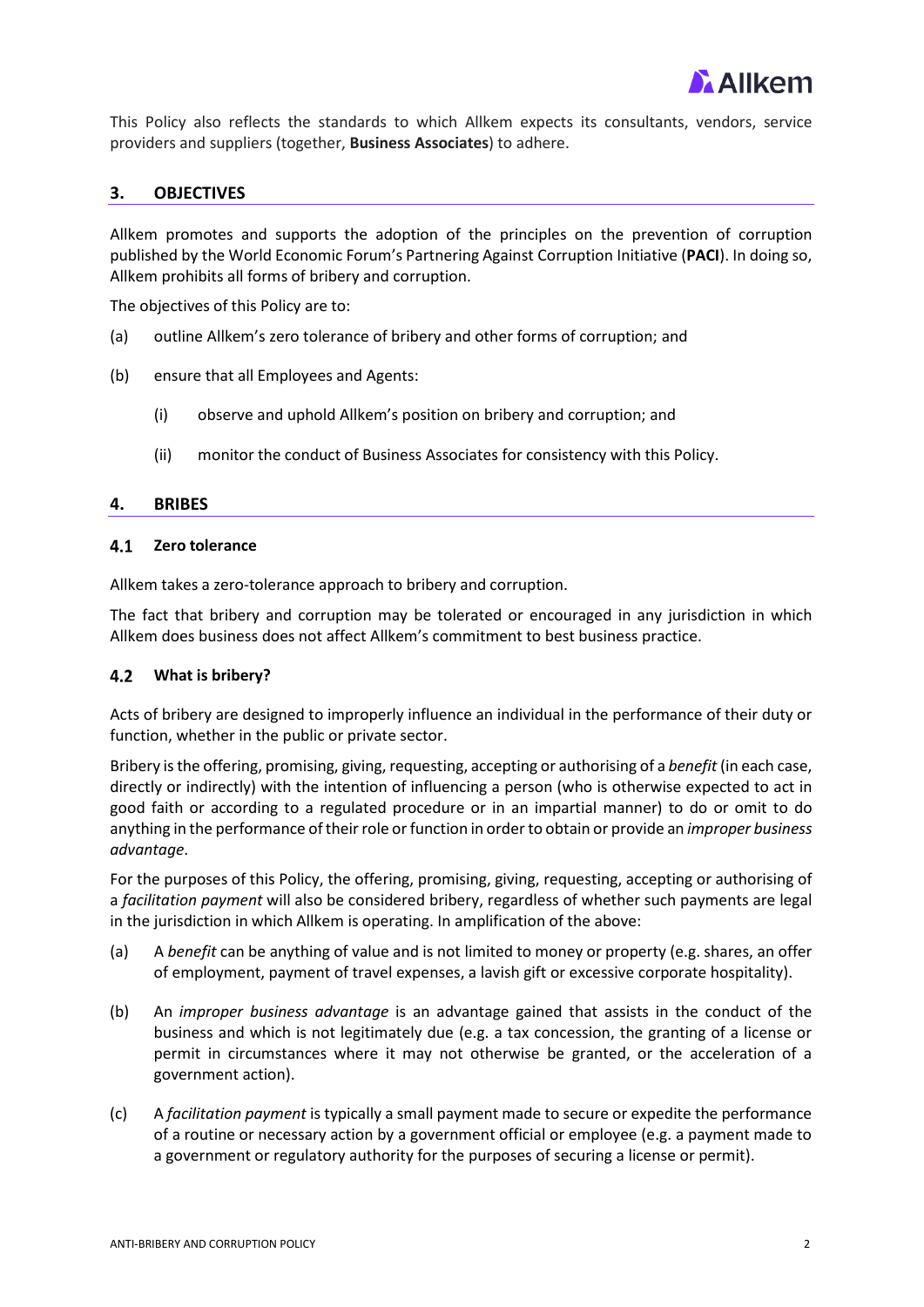

#### $4.3$ **Breach of anti-bribery laws – a serious offence**

The breach of an anti-bribery law is a serious criminal offence. Both companies and individuals that breach such laws can be fined, and individuals can also be imprisoned.

It is irrelevant if the bribe is accepted or ultimately paid. Merely offering the bribe may be sufficient for an offence to be committed under the relevant law and will constitute a breach of this Policy.

#### $4.4$ **What to do if you receive a request for a bribe**

If you receive a request for a bribe, you must report the matter as soon as possible using the reporting procedure set out in Allkem's Whistleblower Policy.

# <span id="page-2-0"></span>**5. POLITICAL CONTRIBUTIONS AND CHARITABLE CONTRIBUTIONS / SPONSORSHIPS**

#### $5.1$ **Political contributions**

Political contributions must not be made, or permitted to be made, as a subterfuge for bribery.

In order to avoid any perception of a political contribution being made or permitted to be made in breach of paragraph 5.1, a political contribution by or on behalf of the Allkem must:

- (a) be transparent and made in accordance with applicable law;
- (b) be approved by the MD/CEO or the Board of Directors;
- (c) be accurately recorded in the Allkem's business records; and
- (d) not be made in cash or to a private account.

#### $5.2$ **Charitable contributions / sponsorships**

Charitable contributions and sponsorships must not be made, or permitted to be made, as a subterfuge for bribery. A charitable donation may pose a risk of corruption if, for example, it is made to an artificial charitable organisation, or it ultimately benefits a third party such as a government official.

In order to address this risk, charitable contributions and sponsorships by or on behalf of Allkem must:

- (a) be made only to approved not-for-profit organisations whose goals reflect Allkem's values;
- (b) be accurately recorded in Allkem's business records;
- (c) not be made in cash or to a private account; and
- (d) be advised to the Chief Sustainability and External Affairs Officer prior to commitment.

# <span id="page-2-1"></span>**6. GIFTS AND HOSPITALITY**

#### $6.1$ **General prohibition on gifts and hospitality**

Allkem recognises that accepting or offering gifts or hospitality of moderate value is, in some cultures, customary and in accordance with local business practice. However, the offering or acceptance of gifts or hospitality may compromise, or appear to compromise, the exercise of objective business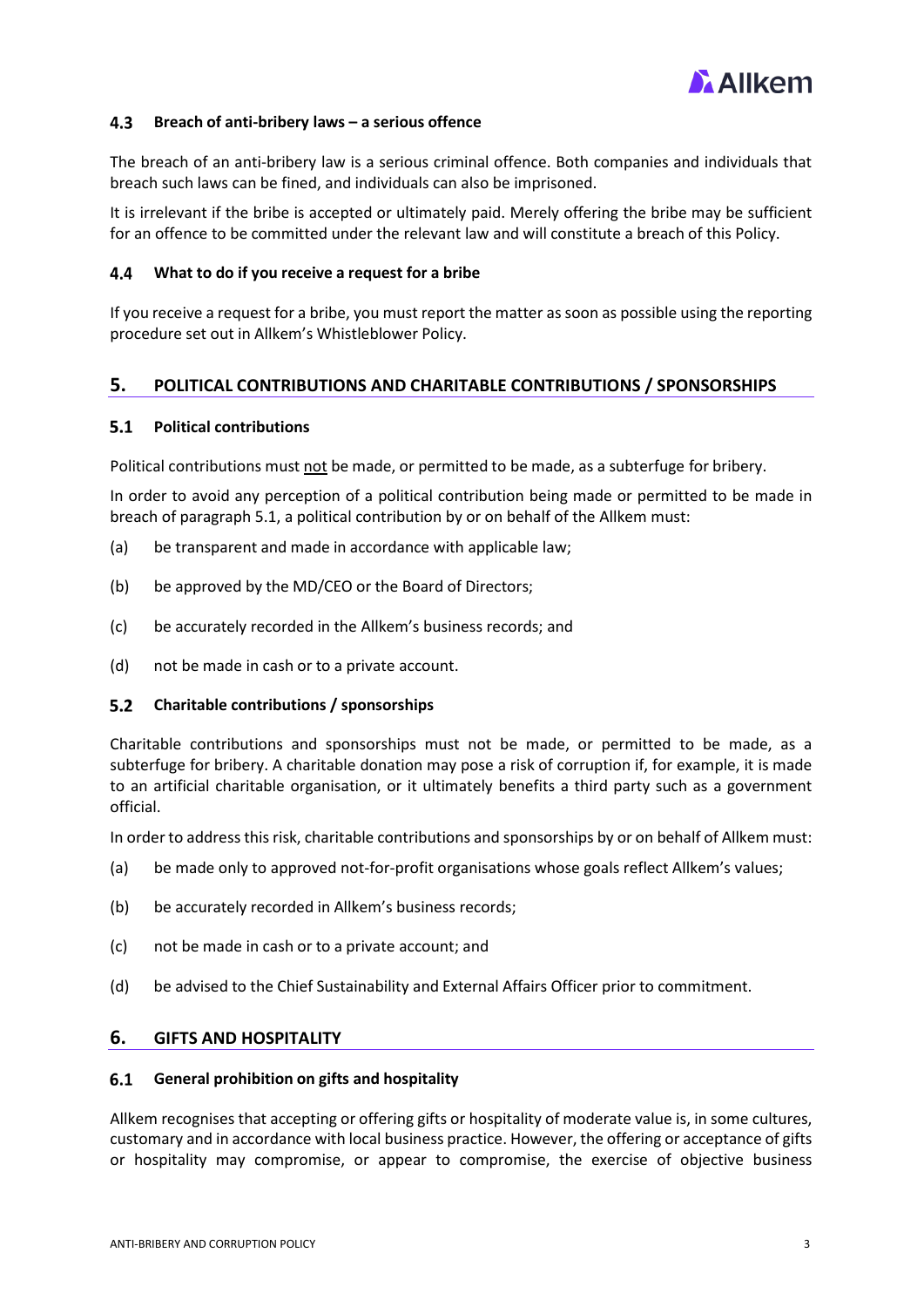

judgment. It may also give rise to conflicts of interest between the personal interests of, on the one hand, Allkem, and on the other hand, the Employee or Agent (as applicable).

For the reasons set out in this paragraph, Allkem's policy is to prohibit the offering or acceptance of gifts or hospitality unless the offering or acceptance meets the requirements set out in paragraph 6.2.

# **Conditions**

Where necessary and following the approval of a relevant higher authority: being an Executive Manager (who reports to the MD/CEO), the MD/CEO, the Company Secretary or the Chair of the Board, the proposed gift and/or hospitality may be offered or accepted where:

- (a) it is consistent with customary business practices, and does not violate applicable laws or ethical standards, in the jurisdiction in which the expenditure is made;
- (b) it does not include cash, loans or cash equivalents (such as gift certificates or vouchers);
- (c) it is not excessive in value (see paragraph 6.4 below);
- (d) it cannot reasonably be perceived as an attempt to improperly influence the performance of the role or function of the recipient;
- (e) it is given in an open and transparent manner; and
- (f) public disclosure of it would not embarrass Allkem.

# **Declaration and register**

All gifts greater than US\$100.00 must not be accepted unless approved by the Company. All gifts above this amount (both offered and received) must be declared to the Company Secretary and a register of declared gifts will be maintained by the Company.

#### $6.4$ **A matter of judgment**

The practice of giving business gifts and taking part in corporate hospitality events varies between countries, regions and industries, and what may be normal and acceptable in one may not be in another. It is a matter to be approached conservatively and prudently by Allkem and its Employees and Agents.

If you have any doubts as to whether the offering or acceptance of a gift or hospitality is permitted under this Policy, speak with Allkem's Chief Legal Officer, Company Secretary or Chief Financial Officer.

Things to think about when considering whether the gift or hospitality is acceptable:

- (a) is the gift or hospitality offered with the intention of influencing, inducing or rewarding a third party in order to gain any improper business advantage?
- (b) is it appropriate in the circumstances? (e.g. it may be customary in some cultures for gifts to be given at certain times in a religious calendar).
- (c) taking into account the reason for the gift, is it of an appropriate type and nature, and is it given at an appropriate time? (e.g. gifts or hospitality must never be offered to or accepted from customers or suppliers (existing or potential) if you are involved in a tendering or contracting/negotiation process with them).
- (d) is it given openly, not secretly?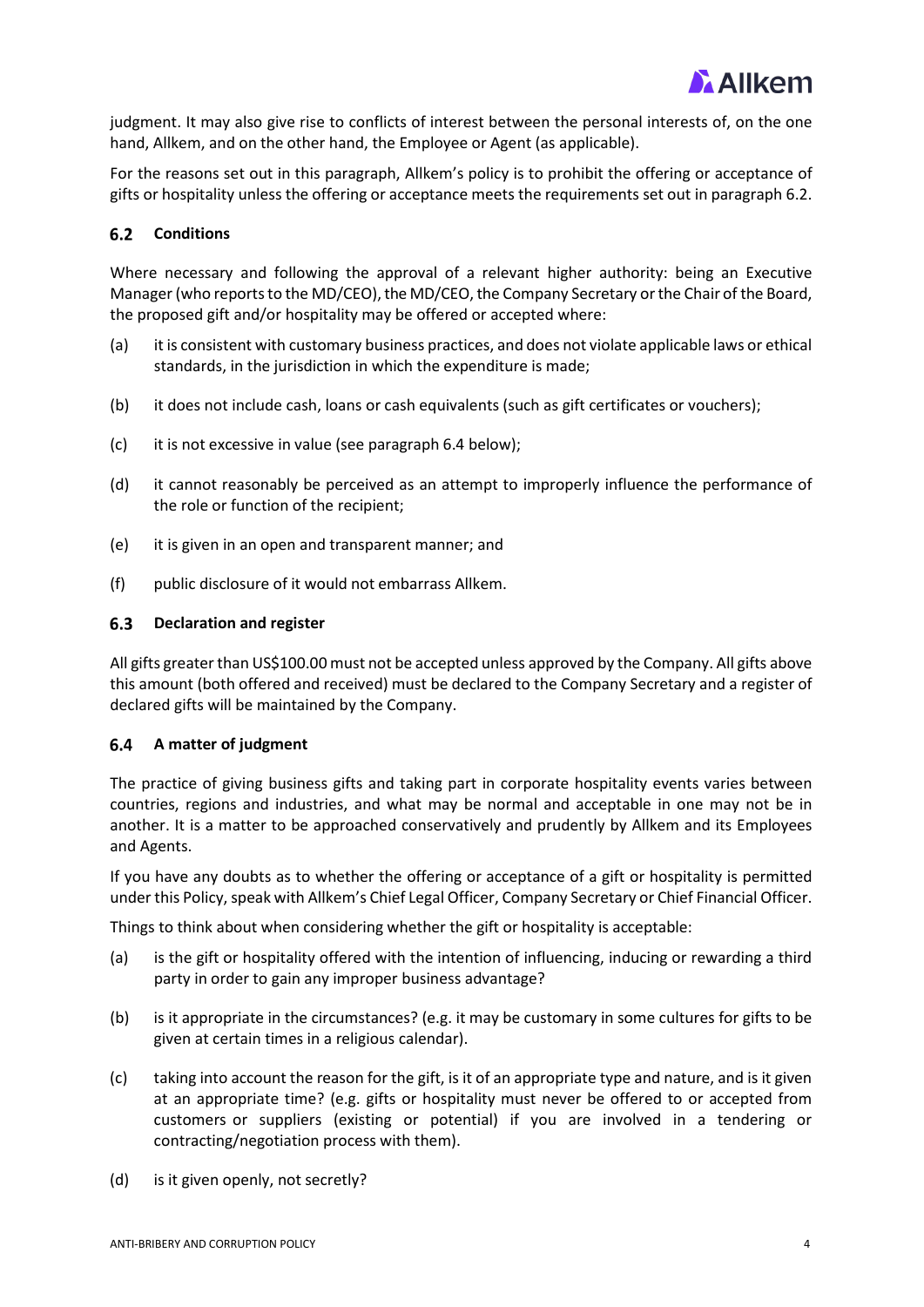

# <span id="page-4-0"></span>**7. DEALING WITH AND THROUGH THIRD PARTIES**

### **Overview of Allkem's requirements for dealing with and through third parties**

Allkem uses vendors, consultants, suppliers, service providers, contractors, distributors, advisors, and agents in the normal course of carrying on its business. In circumstances where a third party is acting for or on behalf of Allkem, Allkem can be held responsible for the activities of the third party. In addition, if a third-party acts in a manner which is inconsistent with this Policy, such actions can cause Allkem to suffer serious reputational harm.

For the reasons outlined in this paragraph:

- (a) all agents and distributors of Allkem (**Agents**) are required to agree in writing to comply with the terms of this Policy; and
- (b) Employees and Agents are required to monitor the conduct of all consultants, vendors, service providers and suppliers (**Business Associates**) for consistency with this Policy.

### **7.2** Communication

Allkem's prohibition on bribery and corruption, and Allkem's requirements for dealings with and through third parties (as summarised above in paragraph 7.1), must be communicated to all such third parties at the outset of Allkem's business relationship with them, and as appropriate during the course of their work for Allkem.

# **Agents**

In dealing with an Agent, sufficient due diligence must be undertaken before the Agent is appointed, and on an on-going basis as circumstances warrant.

In conducting such due diligence, Employees should:

- (a) evaluate the background, experience and reputation of the Agent;
- (b) understand the services to be provided, and methods of compensation and payment; and
- (c) evaluate the business rationale for engaging the Agent.

Allkem's legal team can provide guidance on understanding your due diligence obligations under this paragraph 7.3.

Employees must ensure that the appointment of an Agent meets the following requirements:

- (a) the appointment must be in writing and signed by the Agent and the relevant Allkem entity (**Agency Agreement**);
- (b) all proposed Agency Agreements must be submitted to the Senior Management of the Allkem entity with which the Agent proposes to do business for approval;
- (c) the Agency Agreement must contain an undertaking on the part of the Agent to comply with Allkem's Code of Conduct and this Policy;
- (d) the Agency Agreement must contain a right of termination in favour of the Allkem in the event the Agent breaches the undertaking referred to in sub-paragraph (c) above;
- (e) the Agent should be given any material which it reasonably requires for the purpose of understanding its obligations under the Policy; and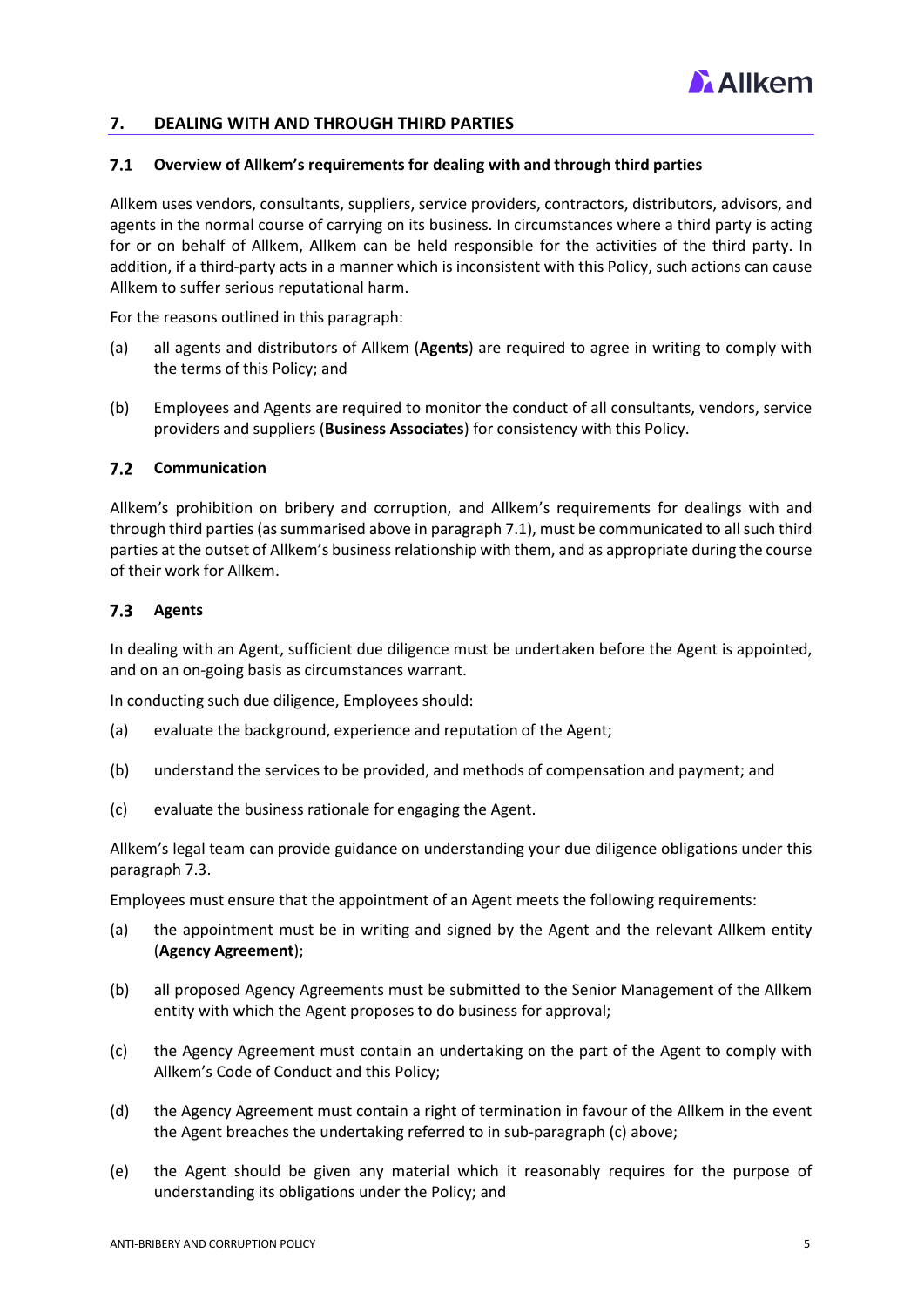

(f) any compensation payable to an Agent for their services should be appropriate and justifiable remuneration for the services and should be paid through bona fide channels.

Allkem'slegal team can provide guidance to you on understanding the contractual obligations referred to in this paragraph 7.3.

#### $7.4$ **Business Associates: Consultants, vendors, service providers and suppliers**

Employees and, where applicable, Agents must ensure that procurement is conducted fairly and in a transparent manner and must take all necessary steps to ensure that Allkem's procurement activities are perceived as being fair and transparent.

In dealing with a Business Associate, Employees and, where applicable, the Agent must:

- (a) undertake due diligence as appropriate to determine whether the Business Associate has an effective anti-bribery policy;
- (b) provide the Business Associate with a copy of this Policy;
- (c) monitor the conduct of the Business Associate for consistency with this Policy; and
- (d) ensure that any contract or agreement entered into between Allkem and the Business Associate contains a unilateral right of termination in favour of Allkem in the event that the Business Associate acts in a manner which is inconsistent with this Policy.

# **Joint Ventures and Acquisitions**

Where a joint venture is proposed, a due diligence report (which is available through Allkem's legal team) must be completed before entering into contractual relations. If any issues of concern or 'red flags' are identified by this due diligence, Allkem's legal team must be informed immediately.

Contracts with proposed joint venture partners must include standard terms concerning the issues addressed by this Policy.

Where Allkem effectively controls a joint venture, that joint venture entity must comply with this Policy. Additionally, where the Company is not in effective control of a joint venture, Allkem is committed to exercising its influence to assist the joint venture entity to avoid improper conduct.

Any Employee engaged with a joint venture partner should pay attention to signs of improper conduct and voice or report any concerns, where appropriate.

In relation to acquisitions, Allkem must conduct and keep detailed records of anti-bribery due diligence investigations on any proposed merger or acquisition target prior to entering into contractual arrangements with the entity concerned.

# **Accounting and Record Keeping**

Allkem is committed to maintaining the integrity of all Company books and records so that they provide an accurate and complete account of all transactions.

All accounts, invoices, memoranda and other documents and records relating to dealings with third parties should be prepared and maintained with strict accuracy and completeness. No accounts may be kept 'off-book' to facilitate or conceal improper payments.

The following is a list of indicators of bribery or corruption to look out for when dealing with third parties: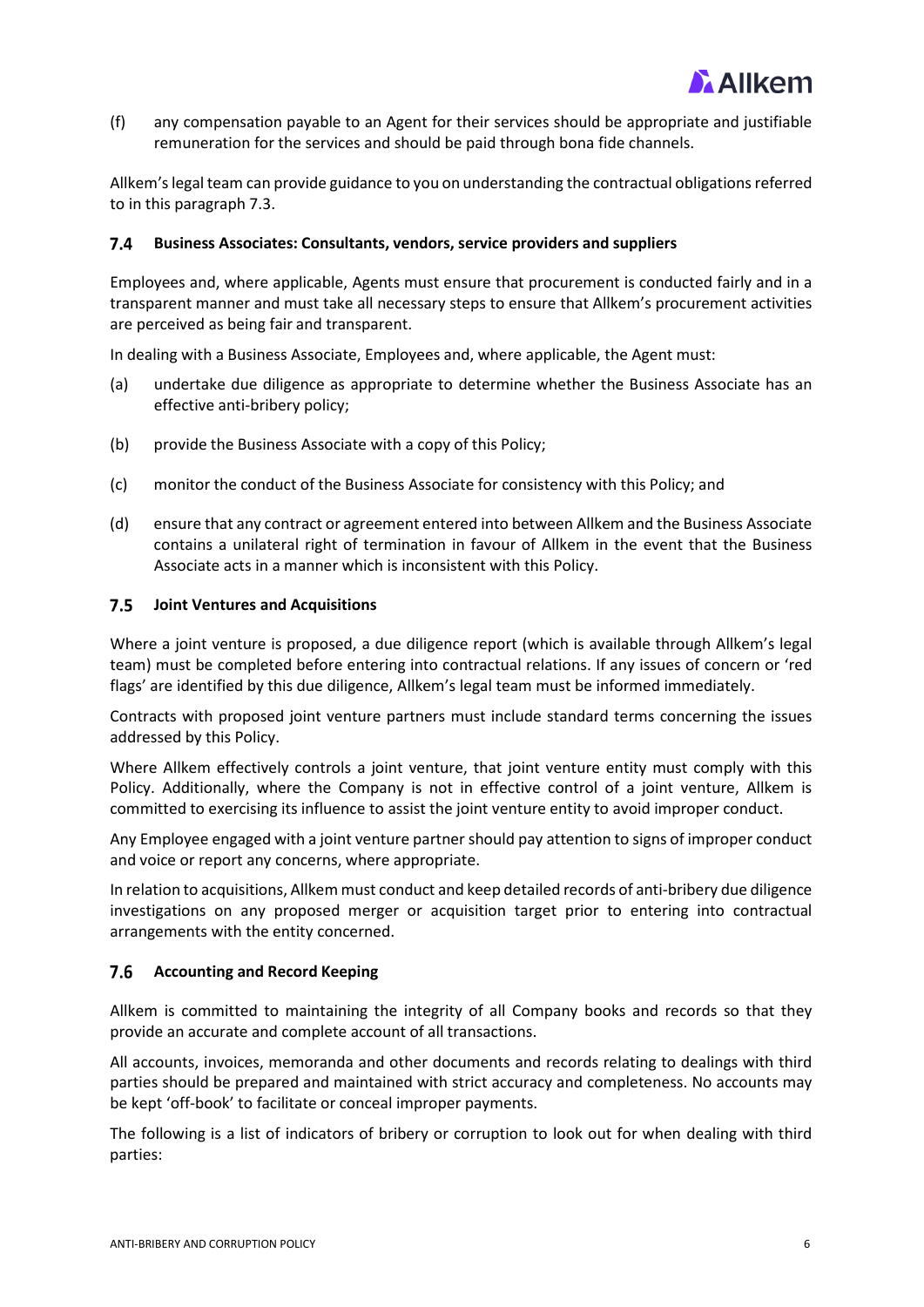

- (a) you learn that a third party has a reputation for paying bribes or has a reputation for having a 'special relationship' with government officials;
- (b) a third party request that payment is made to a country or geographic location different from the third party's place of business where we suspect such a place has a reputation for money laundering;
- (c) a third party request that a payment is made to 'overlook' potential legal violations; and
- (d) except in the case of local communities where it is considered common practice, a third party request that you provide employment or some other advantage to a friend or relative.

# <span id="page-6-0"></span>**8. CONSEQUENCES OF BREACHING THIS POLICY**

The breach of an anti-bribery law or an anti-corruption law is a serious offence.

If Allkem is found to have taken part in bribery or any other related improper conduct addressed by this Policy, it could face a fine and suffer serious reputational harm. Individuals may be subject to significant financial penalties or lengthy terms of imprisonment.

A breach of this Policy will be regarded as serious misconduct. Disciplinary action will be taken against any Employee or Agent who breaches this Policy, including but not limited to:

- (a) Employees: In the case of Employees, disciplinary action may include termination of employment.
- (b) Agents: In the case of Agents, disciplinary action may include blacklisting and/or contract termination.

Disciplinary action, including blacklisting and/or contract termination, may also be taken against a Business Associate who acts in a manner which is inconsistent with this Policy.

The consequences for non-compliance with this Policy can extend beyond criminal activities and termination of employment or association with Allkem. Other potential consequences for individuals include difficulty finding employment in a similar industry, disqualification from holding management positions and restrictions on international travel.

# <span id="page-6-1"></span>**9. RESPONSIBILITIES AND REPORTING**

All Employees and Agents must understand and comply with this Policy.

All Business Associates must be provided with a copy of this Policy.

If an Employee or Agent knows, or has reason to suspect, that a breach of this Policy has occurred, the Employee or Agent must immediately report the breach or the suspected breach in accordance with the procedure set out in Allkem's Whistleblower Policy.

If a Business Associate knows, or has reason to suspect, that in its dealings with the Allkem a breach of this Policy has occurred, Allkem strongly encourages the Business Associate to report the breach or suspected breach to Allkem's Chief Legal Officer.

# <span id="page-6-2"></span>**10. TRAINING**

Training on this Policy forms part of the induction process for all relevant Employees. Relevant existing Employees will receive training on the implementation of and compliance with this Policy.